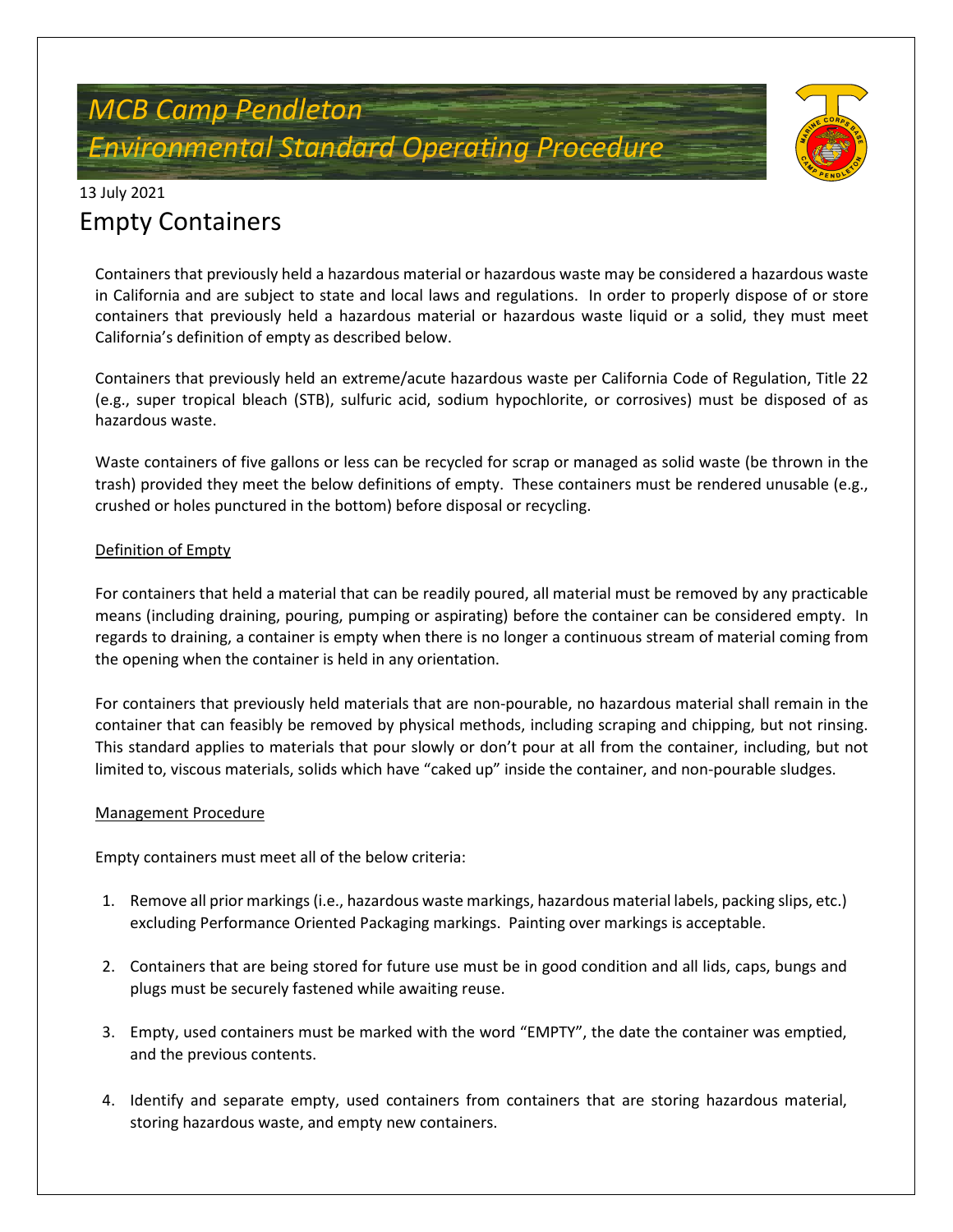## Empty Containers 13 July 2021

- 5. Empty, used containers must be reused or disposed of as hazardous waste within nine months of the date they were emptied.
- 6. Empty, used containers that are unserviceable or have not been reused within nine months must be brought to the permitted 60-day hazardous waste central accumulation area and marked with an "X" to be identified and disposed of by the Environmental Security Hazardous Waste Section representative. All other marking requirements still apply.
- 7. Empty, used containers must ONLY be reused for a hazardous waste which is compatible with the material that the container previously held.
- 8. Empty, new containers or containers that stored only non-hazardous liquid or solid material have no regulatory restrictions for storage or management. A best management practice is to store empty new drums on their sides to prevent condensation and water build-up that leads to corrosion and to identify the new drums in an area with a sign identifying them as "NEW".
- 9. Empty containers that previously held corrosives or extreme/acute hazardous waste must be brought to the permitted 60-day hazardous waste central accumulation area, marked with a completely filled out hazardous waste label (see example) and disposed of as hazardous waste within 60 days of accumulation. The attached hazardous waste label can be printed out and placed in a document protector or zip lock bag, with the filled out portion showing, and taped to the container.
- 10. Contact Environmental Security (Hazardous Waste) at 760-725-4375/9742/1963/0213/0189 or PNDL\_ENV-Hazardous-Waste@usmc.mil for any additional information or for assistance with disposing of empty containers.

Use and Version Control: Camp Pendleton uses Environmental Standard Operating Procedures (ESOPs) to augment instructions contained in official orders and directives and, where necessary, to provide for sufficient control of the installation's significant practices. Camp Pendleton maintains the authoritative, current version of this and other ESOPs on the Camp Pendleton website at:

[https://www.pendleton.marines.mil/Staff-Agencies/Environmental-Security/Compliance-](https://www.pendleton.marines.mil/Staff-Agencies/Environmental-Security/Compliance-Requirements/Environmental-Standard-Operating-Procedures/)[Requirements/Environmental-Standard-Operating-Procedures/](https://www.pendleton.marines.mil/Staff-Agencies/Environmental-Security/Compliance-Requirements/Environmental-Standard-Operating-Procedures/)